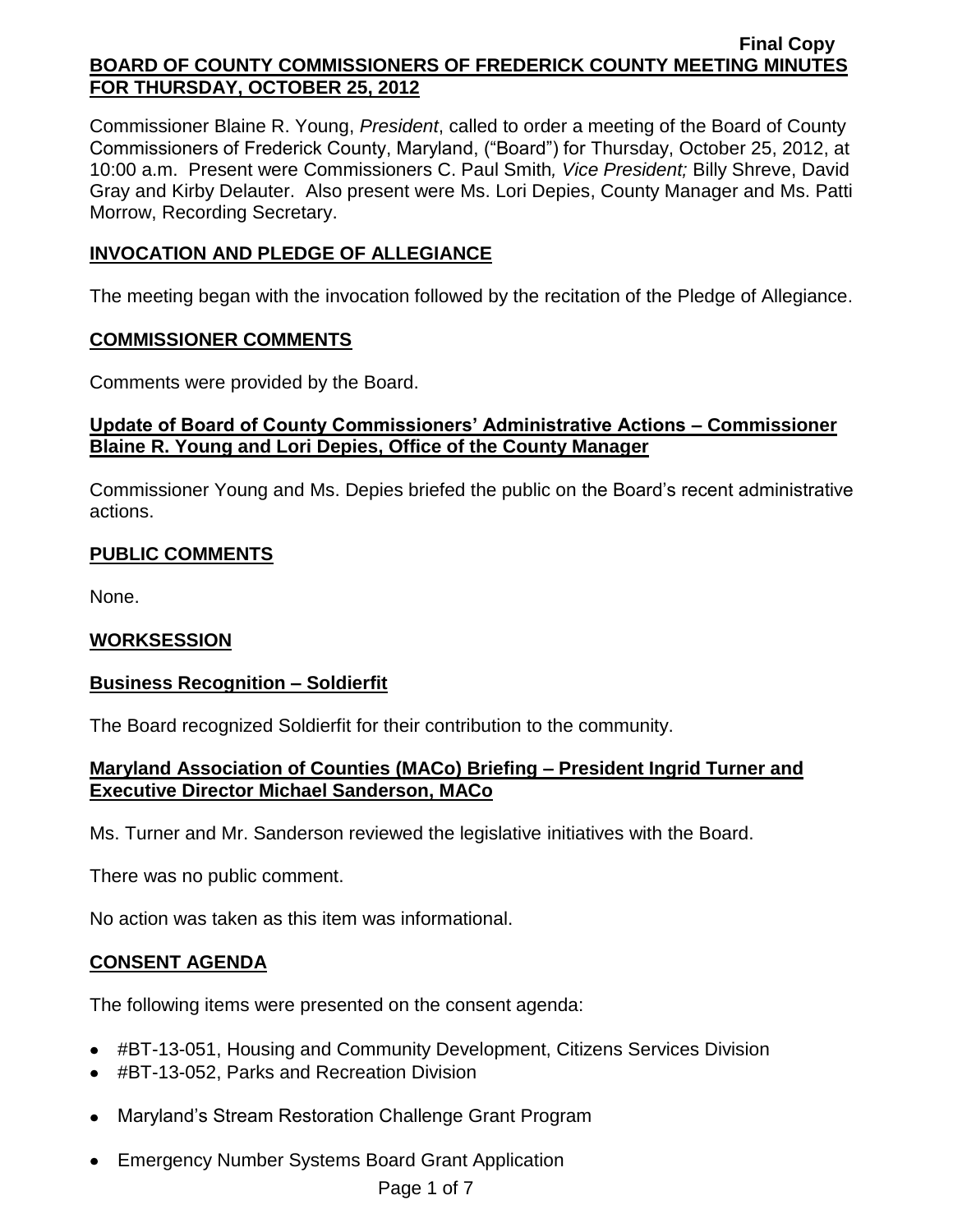*Motion to approve the consent agenda as presented – Passed 5-0.*

| <b>COMMISSIONERS</b> | <b>MOTION</b> | <b>SECOND</b> | <b>YES</b> | <b>NO</b> | <b>ABSTAIN</b> | <b>NOT PRESENT</b> |
|----------------------|---------------|---------------|------------|-----------|----------------|--------------------|
| Young                |               |               |            |           |                |                    |
| <b>Smith</b>         |               |               |            |           |                |                    |
| <b>Shreve</b>        |               | ́             |            |           |                |                    |
| Grav                 |               |               |            |           |                |                    |
| <b>Delauter</b>      |               |               |            |           |                |                    |

## **PUBLIC HEARING**

## **Proposed Amendments to the Frederick County Water and Sewerage Plan Summer 2012 Cycle – Tim Goodfellow, Community Development Division**

A public hearing was held, as duly advertised, on the proposed amendments to the Frederick County Water and Sewerage Plan.

Mr. Goodfellow presented the requested amendments.

### WS-12-05

There was no public comment.

(Commissioner Young passed the gavel to Commissioner Smith and left the meeting.)

*Motion to approve – Town of New Market, 150 West Main Street, reclassification of .34 acres from W-5 Dev. to W-3 Dev. - Passed 4-0.*

| <b>COMMISSIONERS</b> | <b>MOTION</b> | <b>SECOND</b> | <b>YES</b>           | <b>NO</b> | <b>ABSTAIN</b> | <b>NOT PRESENT</b> |
|----------------------|---------------|---------------|----------------------|-----------|----------------|--------------------|
| Young                |               |               |                      |           |                |                    |
| <b>Smith</b>         |               |               |                      |           |                |                    |
| <b>Shreve</b>        |               | Λ             | $\ddot{\phantom{1}}$ |           |                |                    |
| Gray                 |               |               |                      |           |                |                    |
| <b>Delauter</b>      |               |               |                      |           |                |                    |

## WS-12-06

There was no public comment.

*Motion to approve - Kiplinger Washington Editors, Inc., 3514 Urbana Pike - reclassification of .42 acres from W-5 Dev. to W-3 Dev.- Passed 4-0.*

| <b>COMMISSIONERS</b> | <b>MOTION</b> | <b>SECOND</b> | <b>YES</b> | <b>NO</b> | <b>ABSTAIN</b> | <b>NOT PRESENT</b> |
|----------------------|---------------|---------------|------------|-----------|----------------|--------------------|
| Young                |               |               |            |           |                |                    |
| <b>Smith</b>         |               |               |            |           |                |                    |
| <b>Shreve</b>        |               | ́             | `          |           |                |                    |
| Gray                 |               |               |            |           |                |                    |
| <b>Delauter</b>      |               |               |            |           |                |                    |

#### WS-12-07

There was no public comment.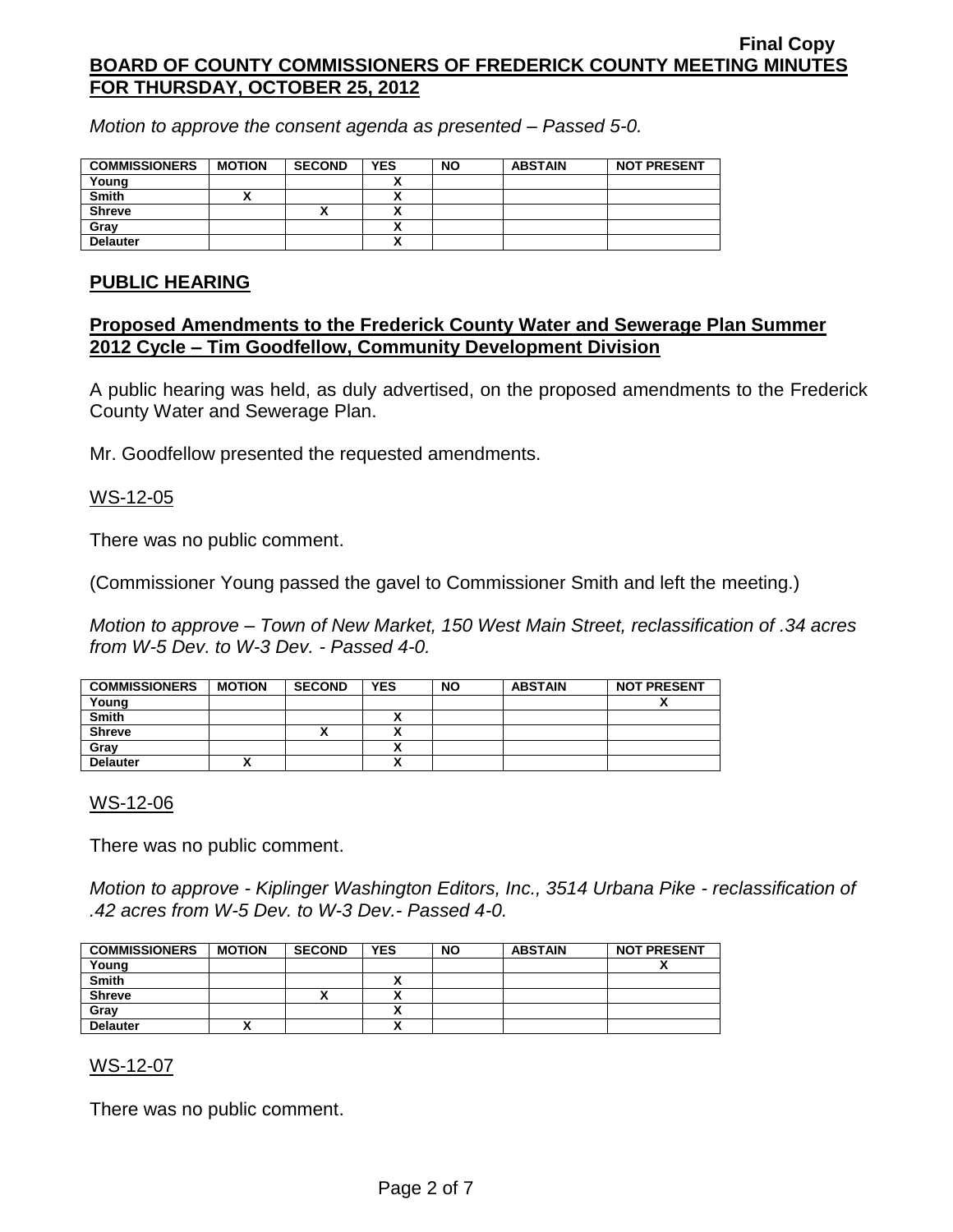*Motion to approve – YBC Investors, Inc., west side of New Design Road at the terminus of English Muffin Way – reclassification of 96 acres from W-4 Dev., S-4 Dev. to W-3 Dev., S-3 Dev. - Passed 4-0.*

| <b>COMMISSIONERS</b> | <b>MOTION</b> | <b>SECOND</b> | <b>YES</b> | <b>NO</b> | <b>ABSTAIN</b> | <b>NOT PRESENT</b> |
|----------------------|---------------|---------------|------------|-----------|----------------|--------------------|
| Young                |               |               |            |           |                |                    |
| <b>Smith</b>         |               |               |            |           |                |                    |
| <b>Shreve</b>        |               |               |            |           |                |                    |
| Grav                 |               |               |            |           |                |                    |
| <b>Delauter</b>      |               |               |            |           |                |                    |

### **WORKSESSION**

# **Appointments/Reappointments to Boards/Commissions – Joyce Grossnickle, Office of the County Manager**

Parks and Recreation Commission

There was no public comment.

*Motion to appoint Mr. Richard Bohn and Mr. Timothy Jones – Failed 2-2.*

| <b>COMMISSIONERS</b> | <b>MOTION</b> | <b>SECOND</b> | <b>YES</b> | <b>NO</b> | <b>ABSTAIN</b> | <b>NOT PRESENT</b> |
|----------------------|---------------|---------------|------------|-----------|----------------|--------------------|
| Young                |               |               |            |           |                |                    |
| <b>Smith</b>         |               |               |            |           |                |                    |
| <b>Shreve</b>        |               |               | ~          |           |                |                    |
| Gray                 |               |               |            |           |                |                    |
| <b>Delauter</b>      |               |               | v          |           |                |                    |

(Commissioner Young returned to the meeting and Commissioner Smith passed the gavel back to him.)

*Motion to appoint Dr. Howard Looney – Failed 2-3.*

| <b>COMMISSIONERS</b> | <b>MOTION</b> | <b>SECOND</b> | <b>YES</b> | <b>NO</b> | <b>ABSTAIN</b> | <b>NOT PRESENT</b> |
|----------------------|---------------|---------------|------------|-----------|----------------|--------------------|
| Young                |               |               |            |           |                |                    |
| <b>Smith</b>         |               |               |            |           |                |                    |
| <b>Shreve</b>        |               |               |            |           |                |                    |
| Gray                 |               |               |            |           |                |                    |
| <b>Delauter</b>      |               |               |            |           |                |                    |

*Motion to appoint Mr. Richard Bohn to serve a term to expire June 30, 2014, and Mr. Timothy Jones to serve a term to expire June 30, 2016 – Passed 4-1.*

| <b>COMMISSIONERS</b> | <b>MOTION</b> | <b>SECOND</b> | <b>YES</b> | <b>NO</b> | <b>ABSTAIN</b> | <b>NOT PRESENT</b> |
|----------------------|---------------|---------------|------------|-----------|----------------|--------------------|
| Young                |               |               |            |           |                |                    |
| <b>Smith</b>         |               |               |            |           |                |                    |
| <b>Shreve</b>        |               |               |            |           |                |                    |
| Grav                 |               |               |            |           |                |                    |
| <b>Delauter</b>      |               | v<br>Λ        |            |           |                |                    |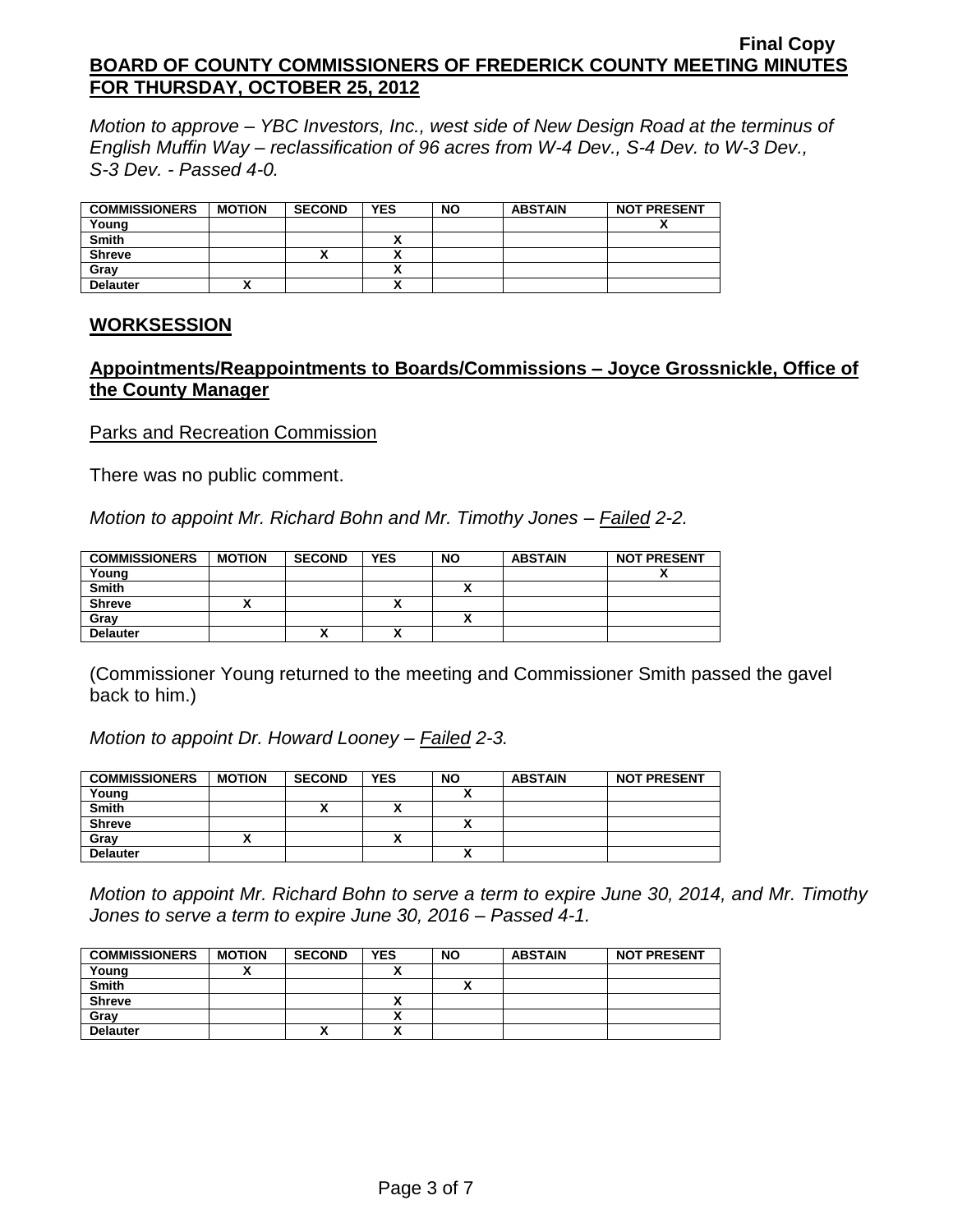**Water and Sewer and Solid Waste Enterprise Fund Cost of Service Analysis and Recommended FY 2014 (and beyond) Rates; Request to go to Public Hearing – Mike Marschner, Office of the County Manager and Kevin Demosky and Brenda Teach, Utilities and Solid Waste Management Division**

Staff presented the request to go to public hearing to consider proposed changes to the user rates charged by the Water and Sewer Enterprise and the tipping fees charged by the Solid Waste Enterprise.

There was no public comment.

*Motion to take the staff recommendation through the public review process, as presented, with the requirement to revisit the issue before each fiscal year – Passed 5-0.*

| <b>COMMISSIONERS</b> | <b>MOTION</b> | <b>SECOND</b> | <b>YES</b> | <b>NO</b> | <b>ABSTAIN</b> | <b>NOT PRESENT</b> |
|----------------------|---------------|---------------|------------|-----------|----------------|--------------------|
| Young                |               |               |            |           |                |                    |
| <b>Smith</b>         |               |               | ,,         |           |                |                    |
| <b>Shreve</b>        |               |               | ,,         |           |                |                    |
| Grav                 |               |               | ^          |           |                |                    |
| <b>Delauter</b>      |               |               | Λ          |           |                |                    |

# **AGENDA BRIEFING**

Commissioner Young noted the Board would hold public hearings on Tuesday, October 30 at 7:00 p.m. on Rezoning Amendment #R-05-1(A) - Jefferson Technology Park (JTP) Mixed Use Development (MXD) Phase I and JTP Development Rights and Responsibilities Agreement; and would hold a public hearing on Thursday, November 1 at 10:00 a.m. on the admissions and amusement tax rates.

## **ADMINISTRATIVE BUSINESS**

## **Approval of Board of County Commissioners' Meeting Minutes**

The minutes for Thursday, August 2, 2012, Tuesday, August 7, 2012, Thursday, August 9, 2012, Tuesday, August 14, 2012, and Thursday, August 23, 2012, were approved by unanimous consent.

### **Bid Award – Purchasing Memo #13-055 – Design Proposal for Montevue Adaptive Reuse Project (Piggyback Frederick County Public Schools Contract 09-A-2) and Associated Budget Transfer - Diane George, Finance Division**

Mr. Chuck Nipe, Public Works Division, commented on the purchasing request. It was noted a budget transfer would be included.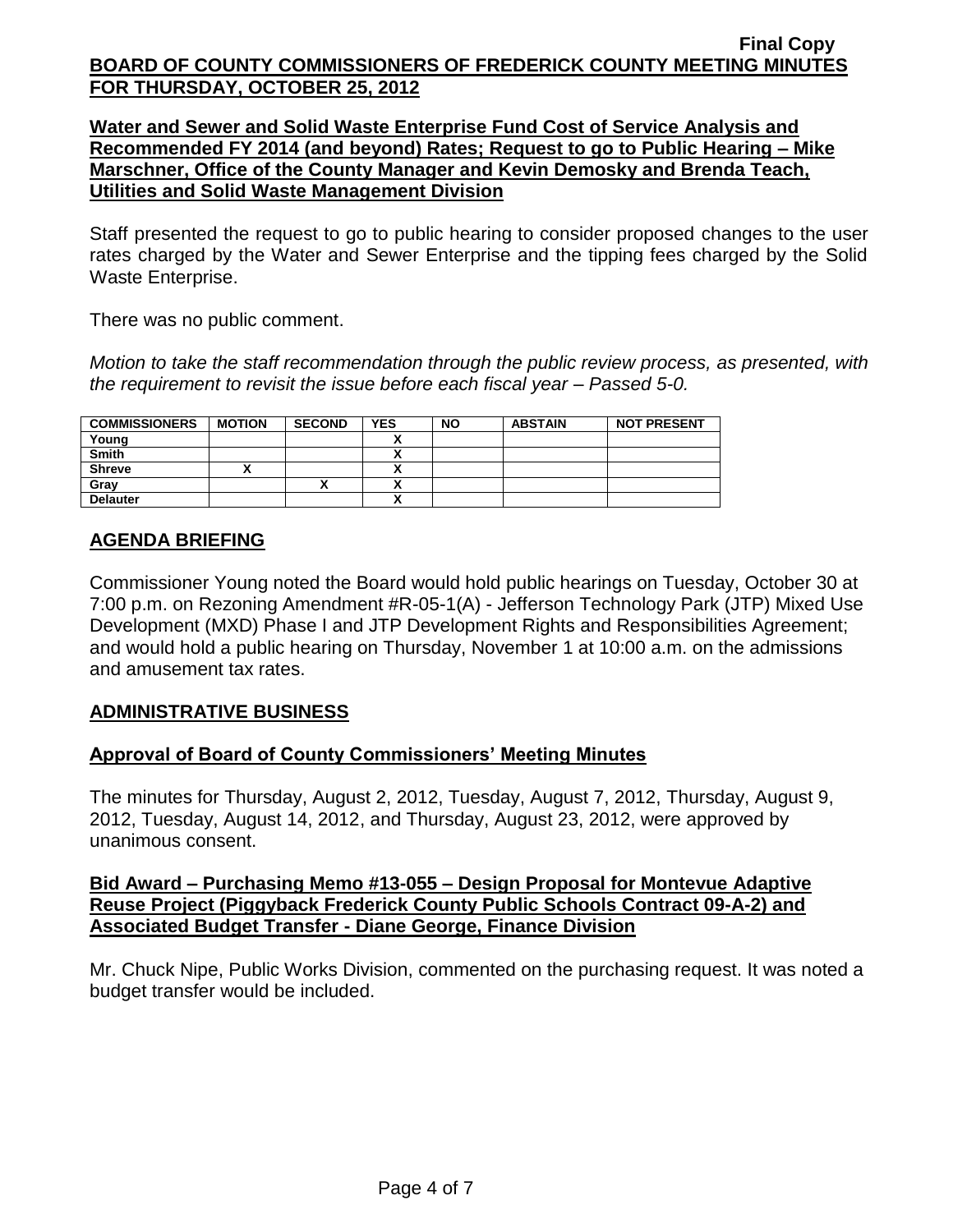*Motion to approve Purchasing Memo #13-055 and associated budget transfer as presented – Passed 3-2.*

| <b>COMMISSIONERS</b> | <b>MOTION</b> | <b>SECOND</b> | <b>YES</b>               | <b>NO</b> | <b>ABSTAIN</b> | <b>NOT PRESENT</b> |
|----------------------|---------------|---------------|--------------------------|-----------|----------------|--------------------|
| Young                |               | "             |                          |           |                |                    |
| <b>Smith</b>         |               |               | $\overline{\phantom{a}}$ |           |                |                    |
| <b>Shreve</b>        |               |               |                          |           |                |                    |
| Grav                 |               |               |                          |           |                |                    |
| <b>Delauter</b>      |               |               |                          | ,,        |                |                    |

### **Extension of Metropolitan Washington Council of Governments (WashCOG) Contract #09-031 for Employer Outreach and Subsequent Award to Urbantrans Consulting – Nancy Norris, Citizens Services Division**

(Commissioner Young passed the gavel to Commissioner Smith and left the meeting.)

Ms. Norris presented the request to extend the WashCOG contract.

*Motion to approve the contract between WashCOG and TransIT Services of Frederick County through June 30, 2013, to fund the Employer Outreach Program and approve the budget amendments – Passed 3-1.*

| <b>COMMISSIONERS</b> | <b>MOTION</b> | <b>SECOND</b> | <b>YES</b>           | <b>NO</b> | <b>ABSTAIN</b> | <b>NOT PRESENT</b> |
|----------------------|---------------|---------------|----------------------|-----------|----------------|--------------------|
| Young                |               |               |                      |           |                | ~                  |
| <b>Smith</b>         |               |               | ~                    |           |                |                    |
| <b>Shreve</b>        |               |               |                      | ~         |                |                    |
| Gray                 |               |               | $\ddot{\phantom{1}}$ |           |                |                    |
| <b>Delauter</b>      |               |               | $\cdot$              |           |                |                    |

(Commissioner Young returned to the meeting and Commissioner Smith passed the gavel back to him.)

### **Consideration to Accept a Petition to Enter into a Development Rights and Responsibilities Agreement (DRRA) for the Natelli/Urbana Communities – Eric Soter, Community Development Division**

Mr. Soter presented the petition to the Board.

*Motion to accept the petition to enter into a DRRA for Natelli/Urbana Communities – Passed 4-1.*

| <b>COMMISSIONERS</b> | <b>MOTION</b> | <b>SECOND</b> | <b>YES</b> | <b>NO</b> | <b>ABSTAIN</b> | <b>NOT PRESENT</b> |
|----------------------|---------------|---------------|------------|-----------|----------------|--------------------|
| Young                |               |               |            |           |                |                    |
| <b>Smith</b>         |               |               |            |           |                |                    |
| <b>Shreve</b>        |               |               |            |           |                |                    |
| Gray                 |               |               |            |           |                |                    |
| <b>Delauter</b>      |               | Λ             | ,,,        |           |                |                    |

# **Consideration to Accept a Petition to Enter into a Development Rights and Responsibilities Agreement (DRRA) for Oakdale Investments – Eric Soter, Community Development Division**

Mr. Soter presented the petition to the Board.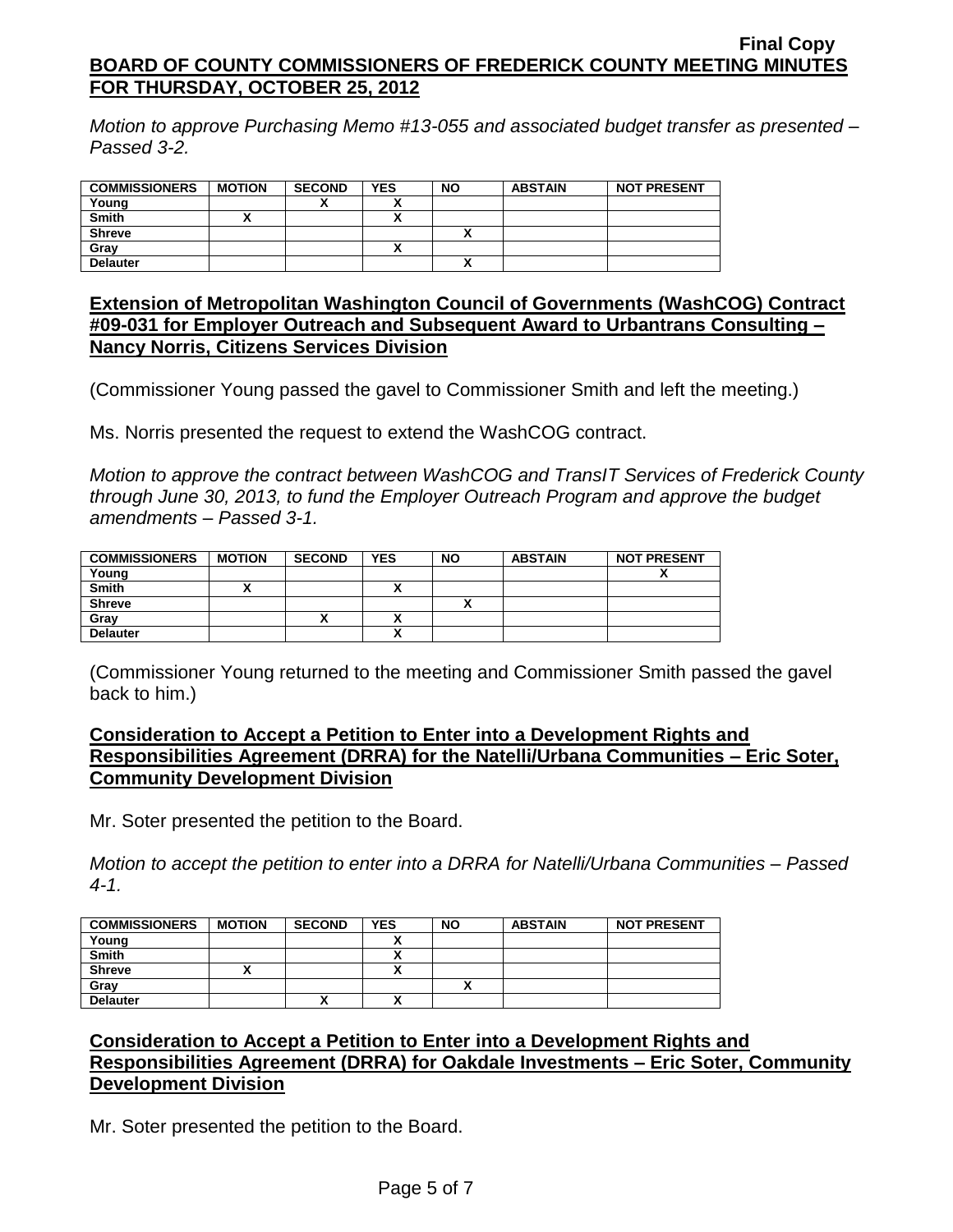*Motion to accept the petition to enter into a DRRA for Oakdale Investments as presented – Passed 4-1.*

| <b>COMMISSIONERS</b> | <b>MOTION</b> | <b>SECOND</b> | <b>YES</b>   | <b>NO</b> | <b>ABSTAIN</b> | <b>NOT PRESENT</b> |
|----------------------|---------------|---------------|--------------|-----------|----------------|--------------------|
| Young                |               |               |              |           |                |                    |
| <b>Smith</b>         |               |               |              |           |                |                    |
| <b>Shreve</b>        |               |               | $\mathbf{v}$ |           |                |                    |
| Gray                 |               |               |              |           |                |                    |
| <b>Delauter</b>      |               | Λ             |              |           |                |                    |

(Commissioner Delauter left the meeting.)

## **Briefing on the Maryland Department of Transportation (MDOT) Tour Meeting and Discussion of State Funding for Top Three Shovel-Ready Projects – Jim Gugel and Ron Burns, Community Development Division**

Mr. Eric Soter, Community Development Division, Mr. Gugel and Mr. Burns briefed the Board on the upcoming meeting with MDOT to review the draft FY 2013-2018 Consolidated Transportation Program.

No action was taken as this item was informational.

(The Board adjourned the meeting at 12:30 p.m. for a lunch break.)

Commissioner Young reconvened a meeting of the Board of County Commissioners of Frederick County, Maryland, ("Board") for Thursday, October 25, 2012, at 1:30 p.m. Present were Commissioners C. Paul Smith*, Vice President;* Billy Shreve, and David Gray. Also present were Ms. Lori Depies, County Manager and Ms. Patti Morrow, Recording Secretary. Commissioner Kirby Delauter was absent from the meeting.

## **Fire Tax District Assumptions for FY 2014 Base Budget – Regina Howell, Budget Office, Office of the County Manager**

Ms. Howell noted the current rate structure of the urban and suburban fire tax districts would not support the current operations. She reviewed the advantages and disadvantages of the consolidation of the countywide services.

Mr. Tom Owens, Fire and Rescue Services Division, and Mr. Vaughn Zimmerman, Frederick County Volunteer Fire and Rescue Association, commented on the issue.

*Motion to direct staff to work on a plan to incorporate the fire tax expenditure into the general fund with a recalibrated property tax rate, a phase in plan or a single move into the general fund in FY 2014 – Passed 3-1.*

| <b>COMMISSIONERS</b> | <b>MOTION</b> | <b>SECOND</b> | <b>YES</b> | <b>NO</b> | <b>ABSTAIN</b> | <b>NOT PRESENT</b> |
|----------------------|---------------|---------------|------------|-----------|----------------|--------------------|
| Young                |               |               |            |           |                |                    |
| <b>Smith</b>         |               |               |            |           |                |                    |
| <b>Shreve</b>        |               |               | ~          |           |                |                    |
| Grav                 |               |               |            |           |                |                    |
| <b>Delauter</b>      |               |               |            |           |                | ~                  |